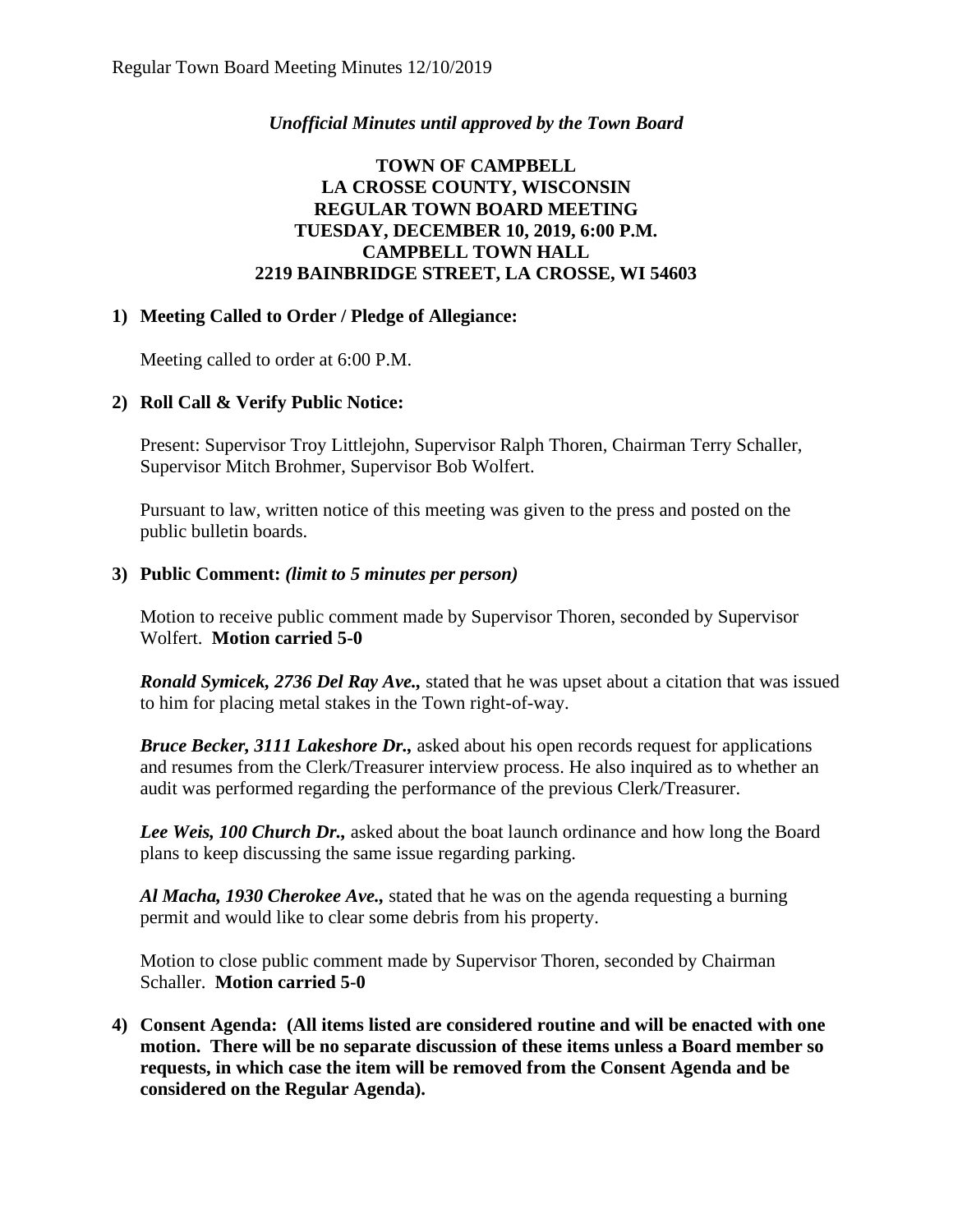**A) Approval of Minutes:** Regular Board Meeting 11/12/19, Special Utility Board Meeting 11/12/19, Budget Hearing 11/26/19, Special Board Meeting 11/26/19

### **B) Plan Commission Meeting Recommendations:** No Meeting

## **C) Payment of Bills:**

Motion to approve the Consent Agenda made by Supervisor Brohmer, seconded by Chairman Schaller. **Motion carried 5-0** 

#### **5) Business:**

- **A.** Public Hearing regarding the Neighborhood Street and Storm Sewer Improvements for the 2018 CDBG-PF Program.
	- 1. Eligible CDBG activities.
	- 2. Discuss CDBG-PF project and progress to date.
	- 3. Citizen input regarding the progress of the project and other CDBG activities.
	- 4. Identification of any community development needs by the public.

Motion to open the public hearing by Supervisor Wolfert, seconded by Chairman Schaller. **Motion carried 5-0**

Russ Kiviniemi from Cedar Corporation reported on the progress of the project. He stated that the project is substantially complete with some punch list items that still need to be completed. He expects the project to be complete by spring or early summer. Chairman Schaller had some questions regarding drainage. Supervisor Wolfert questioned where the runoff drains to. Mr. Kiviniemi stated that a portion is routed to the County storm sewer on Bainbridge Street but the majority is independently drained to a system of French drains. There was also some discussion on the placement of mailboxes.

Motion to close public hearing by Supervisor Brohmer, seconded by Supervisor Wolfert. **Motion carried 5-0**

**B)** Al Macha, 1930 Cherokee Ave., request for an annual burning permit. (Clerk)

Mr. Macha explained that he has shoreland brush on his property that he would like to burn.

Motion to approve an annual burning permit for Al Macha, 1930 Cherokee Ave. by Supervisor Brohmer, seconded by Chairman Schaller. **Motion carried 5-0**

**C)** Pat Bonadurer, La Crosse Skyrockers, request for a fireworks permit for December 14, 2019 at Celebrations on the River. (Clerk)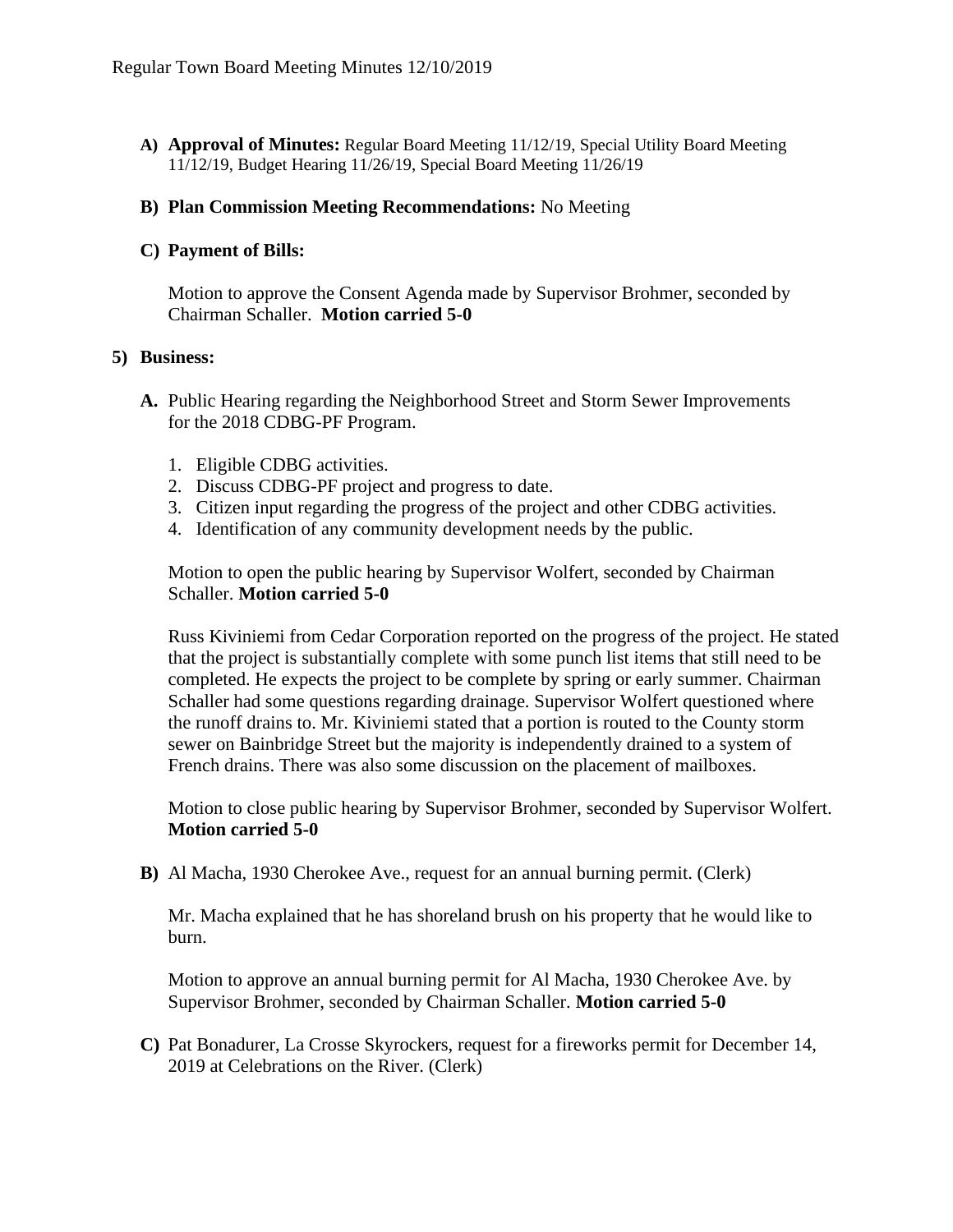Mr. Bonadurer explained that the fireworks show would be small, lasting about 10 minutes and the fireworks would be set off around 7:30 p.m.

Motion to approve a fireworks permit for La Crosse Skyrockers for December 14, 2019 at Celebrations on the River made by Supervisor Thoren, seconded by Chairman Schaller. **Motion carried 5-0**

**D)** Appointment of an MTU board representative. (Chair)

Motion to appoint Cassie Hanan as the MTU board representative by Supervisor Brohmer, seconded by Supervisor Wolfert. **Motion carried 4-0 Chairman Schaller abstained.** 

**E)** Reappointment of Dan Kapanke as representative for the La Crosse County Convention and Visitors Bureau and annual report. (Chair)

Mr. Kapanke presented a report on tourism activities for the LCCVB.

Motion appoint Dan Kapanke as the Town representative for the La Crosse County Convention and Visitors Bureau made by Supervisor Wolfert, seconded by Supervisor Brohmer. **Motion carried 5-0**

**F)** Social media archiving proposal. (Clerk)

Clerk Hanan presented a proposal from Intradyn for social media archiving. The cost for the program would be split between the police department and the clerk's department. The base price is \$900 for the year, with an extra \$500 for an additional search platform.

Motion to approve the base program in the amount of \$900 a year made by Supervisor Wolfert, seconded by Supervisor Thoren. **Motion carried 5-0**

**G)** Approval of budget adjustment in the amount of \$82,809.61 from personal property taxes to other state payments to reflect a change in revenue distribution. (Clerk)

Motion to approve the budget adjustment by Supervisor Brohmer, seconded by Chairman Schaller **Motion carried 5-0**

**H)** Appointment of election officials for the 2020-2021 term. (Chair)

Motion to approve list of election officials for the 2020-2021 as presented by Clerk Hanan made by Supervisor Wolfert, seconded by Chairman Schaller. **Motion carried 5-0**

**I)** Approval of contract with Pauls and Associates for assessment services for 2020-2021. (Chair)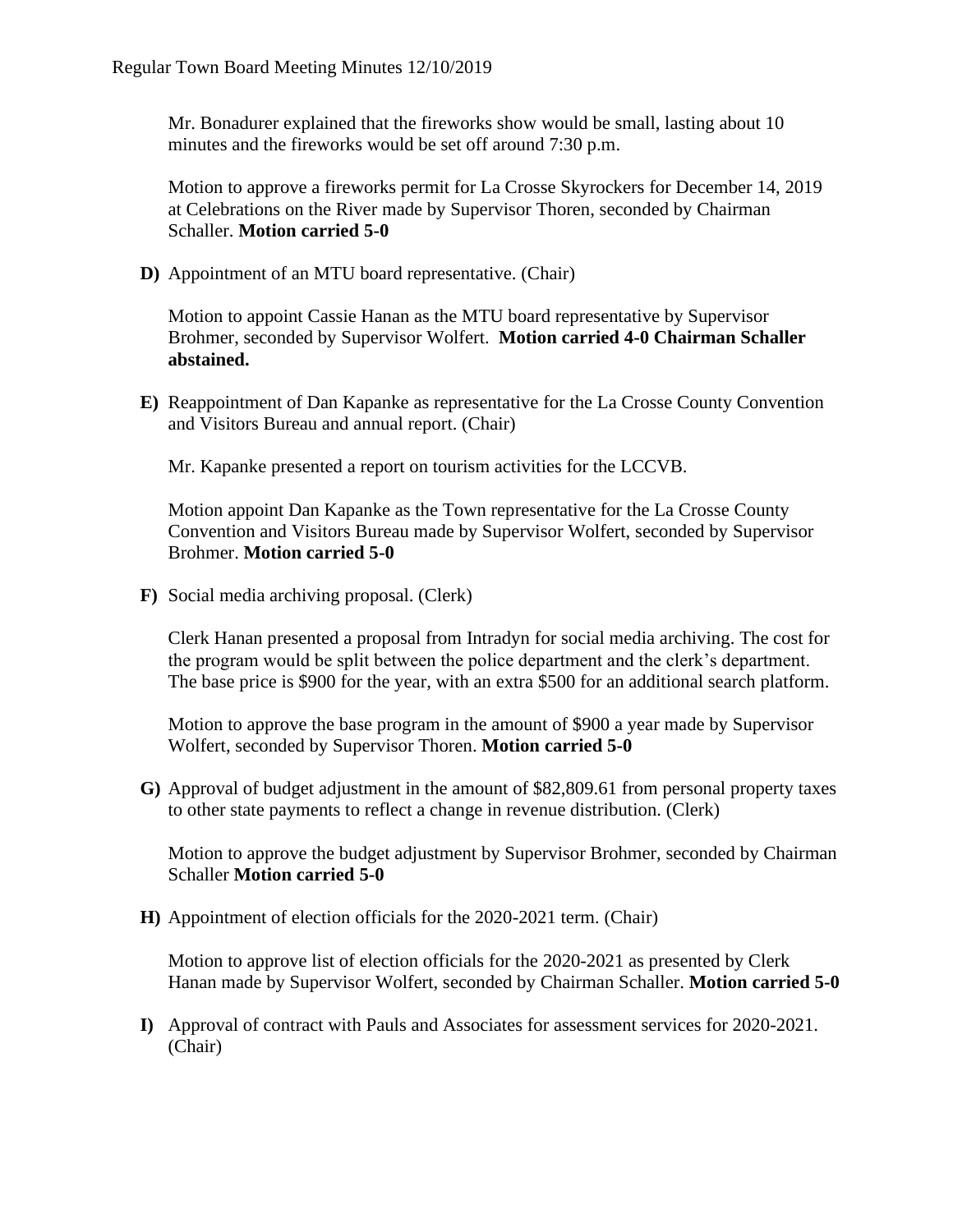Motion to approve contract with Pauls and Associates for assessment services for 2020- 2021 made by Supervisor Brohmer, seconded by Chairman Schaller. **Motion carried 5-0**

**J)** Approval of contact with Engleson & Associates, LTD to conduct financial audit for 2019. (Chair)

Motion to approve contract with Engleson & Associates, LTD to conduct financial audit for 2019 made by Supervisor Brohmer, seconded by Chairman Schaller. **Motion carried 5-0**

**K)** Sell or trade in current John Deere tractor and all of its attachments and replace it with a new, leased tractor from Tractor Central. (Held over) (Thoren)

Motion to move forward with the purchase of a new John Deere 3039R Compact Utility Tractor Deluxe Cab 39hp 4wd Diesel and place the current tractor on the Wisconsin Surplus website with a reserve of \$13,150.14 made by Supervisor Wolfert, seconded by Supervisor Littlejohn. **Motion carried 5-0**

**L)** Sell or trade in current 2008 997 John Deere mower and replace it with an equivalent leased mower. (Held over) (Thoren)

Motion to hold over until spring made by Supervisor Wolfert, seconded by Chairman Schaller. **Motion carried 5-0**

- **M)** Representative Jill Billings to speak regarding legislative updates. (Chair)
- **N)** Discussion on restructuring boat launch ordinance into a parking ordinance. (Chair)

Motion to hold over to the January 14, 2020 Town Board meeting made by Supervisor Wolfert, seconded by Supervisor Littlejohn. **Motion carried 5-0**

**O)** Extension of Sanitary Sewer Agreement with the City of La Crosse to March 1, 2020. (Chair)

Motion to approve the extension of the Sanitary Sewer Agreement with the City of La Crosse to March 1, 2020 made by Supervisor Wolfert, seconded by Chairman Schaller. **Motion carried 5-0**

## **6) Closed Session:** *Pursuant to Wisconsin State Statutes 19.85 (1)(c) for "….consideration of employment, compensation or performance evaluation data…" of Town employees*

Motion to go into Closed Session pursuant to Wisconsin State Statute 19.85 (1)(c) on a roll call vote made by Supervisor Brohmer, seconded by Chairman Schaller. Supervisor Littlejohn – yes, Supervisor Thoren – yes, Chairman Schaller – yes, Supervisor Brohmeryes & Supervisor Wolfert - yes. **Motion carried 5 yes – 0 no's**

**(Closed Session) (7:50 P.M.)**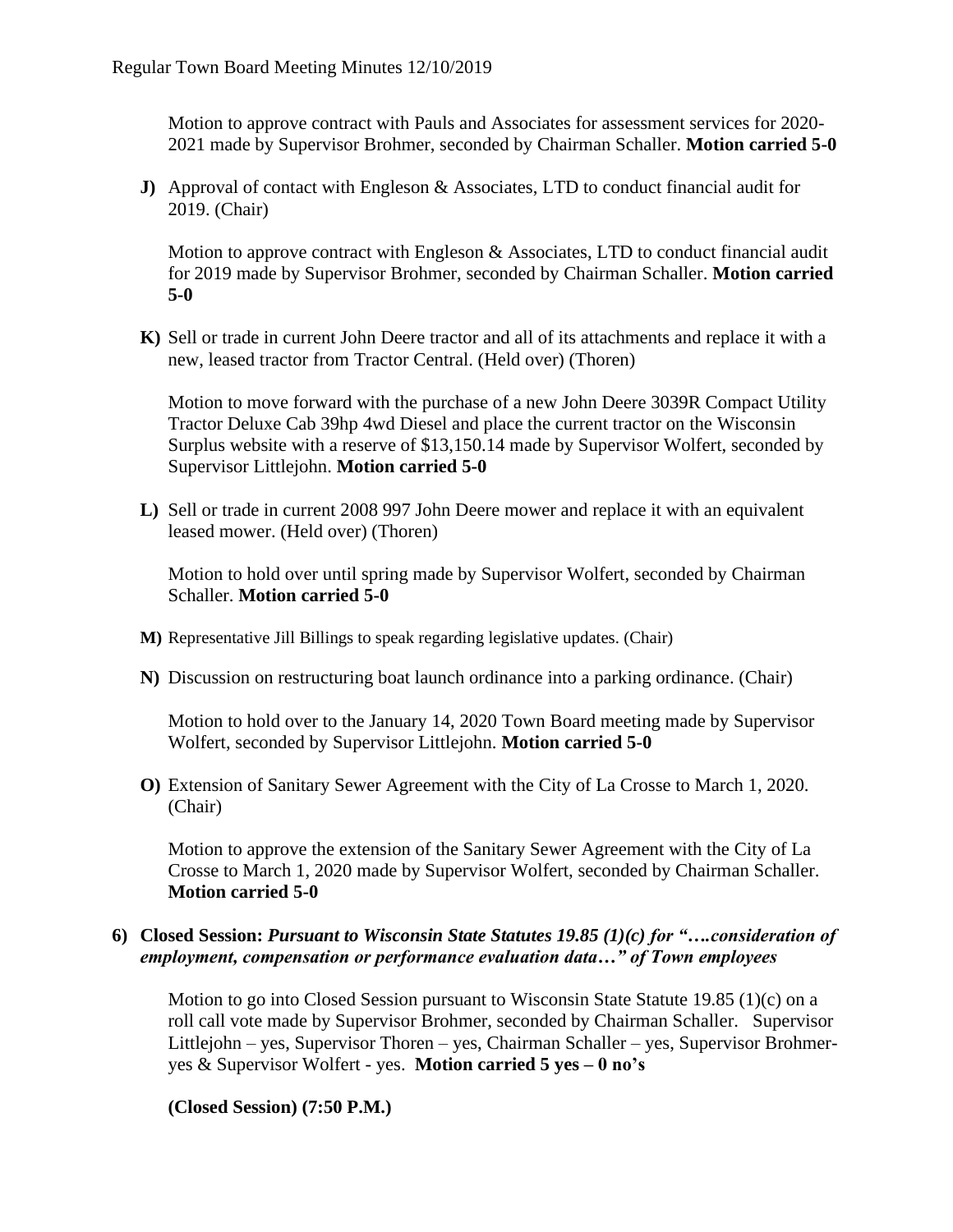- **A**. Considering employment structure of Maintenance Department.
- **B**. Discussion on personnel issues in the Maintenance Department.
- **C**. Carryover of vacation/compensatory time.
- **D**. Approval of renewal of Police Chief employment contract.
- **E**. Approval of Clerk/Treasurer employment contract.

## **7) Reconvene in Open Session:**

Motion to reconvene in Open Session made by Supervisor Wolfert, seconded by Chairman Schaller. **Motion carried 5-0 (8:14 P.M.)**

**A)** Possible action of items discussed in Closed Session.

**1**. Considering employment structure of Maintenance Department.

Motion to post internally for a full-time maintenance worker, followed by posting in the Tribune if no internal applications are received made by Supervisor Littlejohn, seconded by Supervisor Wolfert. **Motion carried 5-0**

**2.** Discussion on personnel issues in the Maintenance Department.

Motion to address item at Special Town Board meeting to be held December 16, 2019 at 3:00 p.m. made by Supervisor Littlejohn, seconded by Chairman Schaller. **Motion carried 5-0**

**3.** Carryover of vacation/compensatory time.

Motion to allow Steve Pintz to carry over 28.75 hours of vacation time to 2020, Brittany Fiksdal to carry over 24.25 hours of compensatory time to 2020, and Cassandra Hanan to carry over 19 hours of vacation and 3 hours of personal business time to 2020 made by Supervisor Brohmer, seconded by Supervisor Wolfert. **Motion carried 5-0**

**4.** Approval of renewal of Police Chief employment contract.

Motion to address item at Special Town Board meeting to be held December 16, 2019 at 3:00 p.m. made by Supervisor Wolfert, seconded by Supervisor Thoren. **Motion carried 5-0**

**5.** Approval of Clerk/Treasurer employment contract.

Motion to approve Clerk/Treasurer contract as presented made by Supervisor Wolfert, seconded by Supervisor Thoren. **Motion carried 5-0**